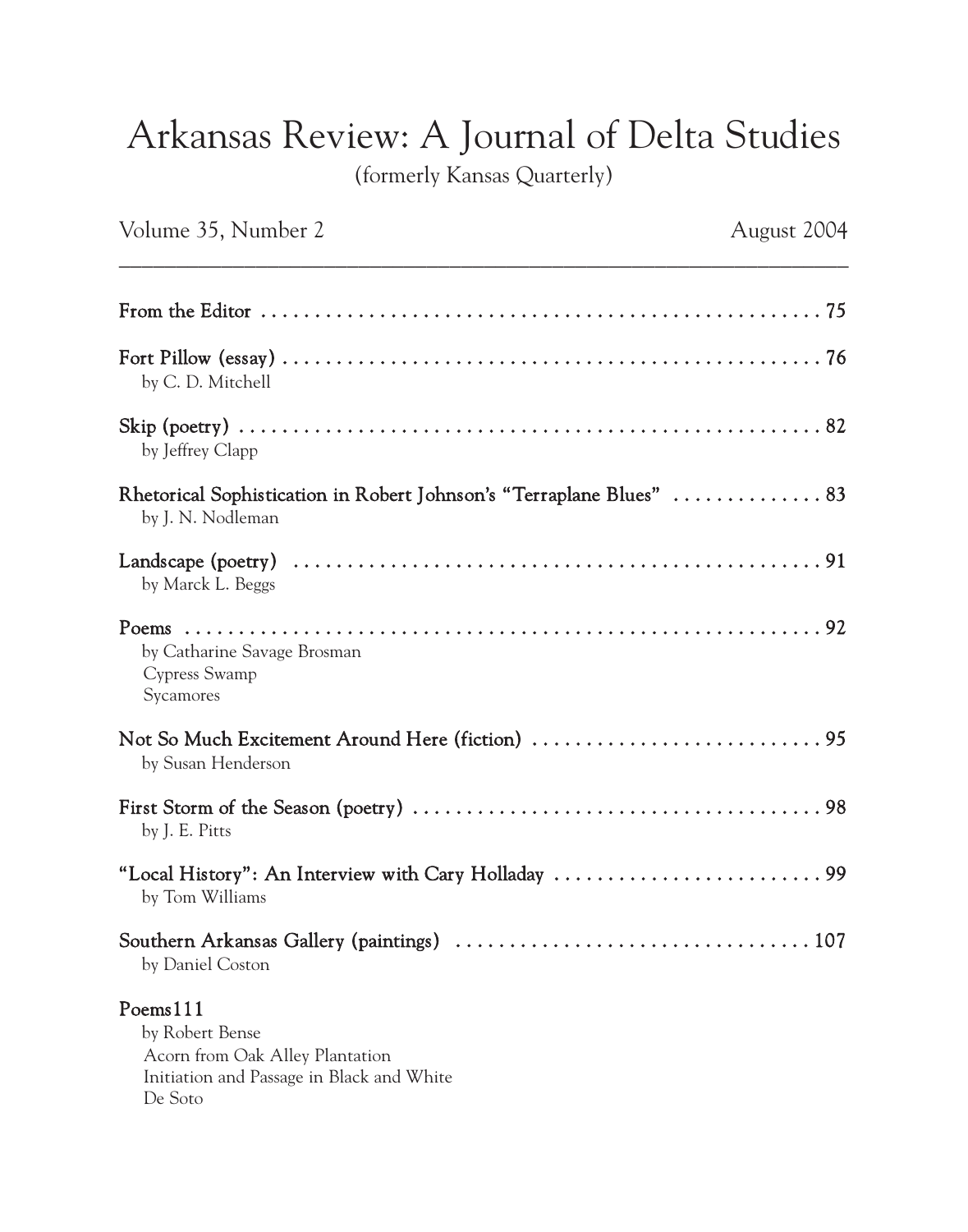| by R. T. Smith                                                                                                                                                                                                                                                                                                                                                                                                                                                                                                                                                                                                                                                                                                                                                                                                                                                                                                                                                                                                                                                                                                                                                                                                                                                                                                                                                                                                                                                                                                                       |
|--------------------------------------------------------------------------------------------------------------------------------------------------------------------------------------------------------------------------------------------------------------------------------------------------------------------------------------------------------------------------------------------------------------------------------------------------------------------------------------------------------------------------------------------------------------------------------------------------------------------------------------------------------------------------------------------------------------------------------------------------------------------------------------------------------------------------------------------------------------------------------------------------------------------------------------------------------------------------------------------------------------------------------------------------------------------------------------------------------------------------------------------------------------------------------------------------------------------------------------------------------------------------------------------------------------------------------------------------------------------------------------------------------------------------------------------------------------------------------------------------------------------------------------|
| Wandering Pony (poetry) $\dots\dots\dots\dots\dots\dots\dots\dots\dots\dots\dots\dots\dots\dots\dots\dots$<br>by J. E. Pitts                                                                                                                                                                                                                                                                                                                                                                                                                                                                                                                                                                                                                                                                                                                                                                                                                                                                                                                                                                                                                                                                                                                                                                                                                                                                                                                                                                                                         |
| by Chanda Feldman<br>Cousin Nell Speaks at the New Year<br>Armadillo                                                                                                                                                                                                                                                                                                                                                                                                                                                                                                                                                                                                                                                                                                                                                                                                                                                                                                                                                                                                                                                                                                                                                                                                                                                                                                                                                                                                                                                                 |
| Talkin' Blues at the Living Blues Symposium (essay)  121<br>by Garry Craig Powell                                                                                                                                                                                                                                                                                                                                                                                                                                                                                                                                                                                                                                                                                                                                                                                                                                                                                                                                                                                                                                                                                                                                                                                                                                                                                                                                                                                                                                                    |
|                                                                                                                                                                                                                                                                                                                                                                                                                                                                                                                                                                                                                                                                                                                                                                                                                                                                                                                                                                                                                                                                                                                                                                                                                                                                                                                                                                                                                                                                                                                                      |
| Reed, Minding the South, reviewed by Larry D. Griffin<br>Shipley, Gleanings: Old Poems, New Poems, reviewed by Carmen Edington<br>McDougall, Satisfied with Havoc, reviewed by Tom Williams<br>Robbins and Robbins, Christmas Stories from Louisiana, reviewed by Melissa Anne Goslin<br>Wright, Discovering African American St. Louis: A Guide to Historic Sites, reviewed by Julie<br>Winch<br>Fraiser and Freeman, The French Quarter of New Orleans, reviewed by Jerry Sanson<br>Sandweiss, St. Louis in the Century of Henry Shaw: A View Beyond the Garden Wall, reviewed by<br>Patrick Huber<br>Scarborough, Masters of the Big House: Elite Slaveholders in the Mid-Nineteenth-Century South,<br>reviewed by Brady M. Banta<br>Kolchin, A Sphinx on the American Land: The Nineteenth-Century South in Comparative<br>Perspective, reviewed by Bruce E. Stewart<br>Walker, Dunn, and Dunn, Southern Women at the Millennium: A Historical Perspective, reviewed<br>by Margart M. Caffrey<br>Stepenoff, Thad Snow: A Life of Social Reform, reviewed by Thom Copeland<br>Lawson, Civil Rights Crossroads: Nation, Community, and the Black Freedom Struggle, reviewed by<br>Cherisse R. Jones<br>Woods, Black Struggle, Red Scare: Segregation and Anti-Communism in the South 1948-1968,<br>reviewed by Brady M. Banta<br>Nolen, Hoecakes, Hambone, and All That Jazz: African American Traditions in Missouri, reviewed<br>by Alan Brown<br>Gura, C. F. Martin and His Guitars, 1796-1873, reviewed by Richard Allen Burns |
|                                                                                                                                                                                                                                                                                                                                                                                                                                                                                                                                                                                                                                                                                                                                                                                                                                                                                                                                                                                                                                                                                                                                                                                                                                                                                                                                                                                                                                                                                                                                      |

Photographs by Richard Allen Burns, Gregory Hansen, C. D. Mitchell, Garry Craig Powell, and Virginia Sturgeon.

Cover Art: "St. Sebastian's Bucket" by Daniel Coston